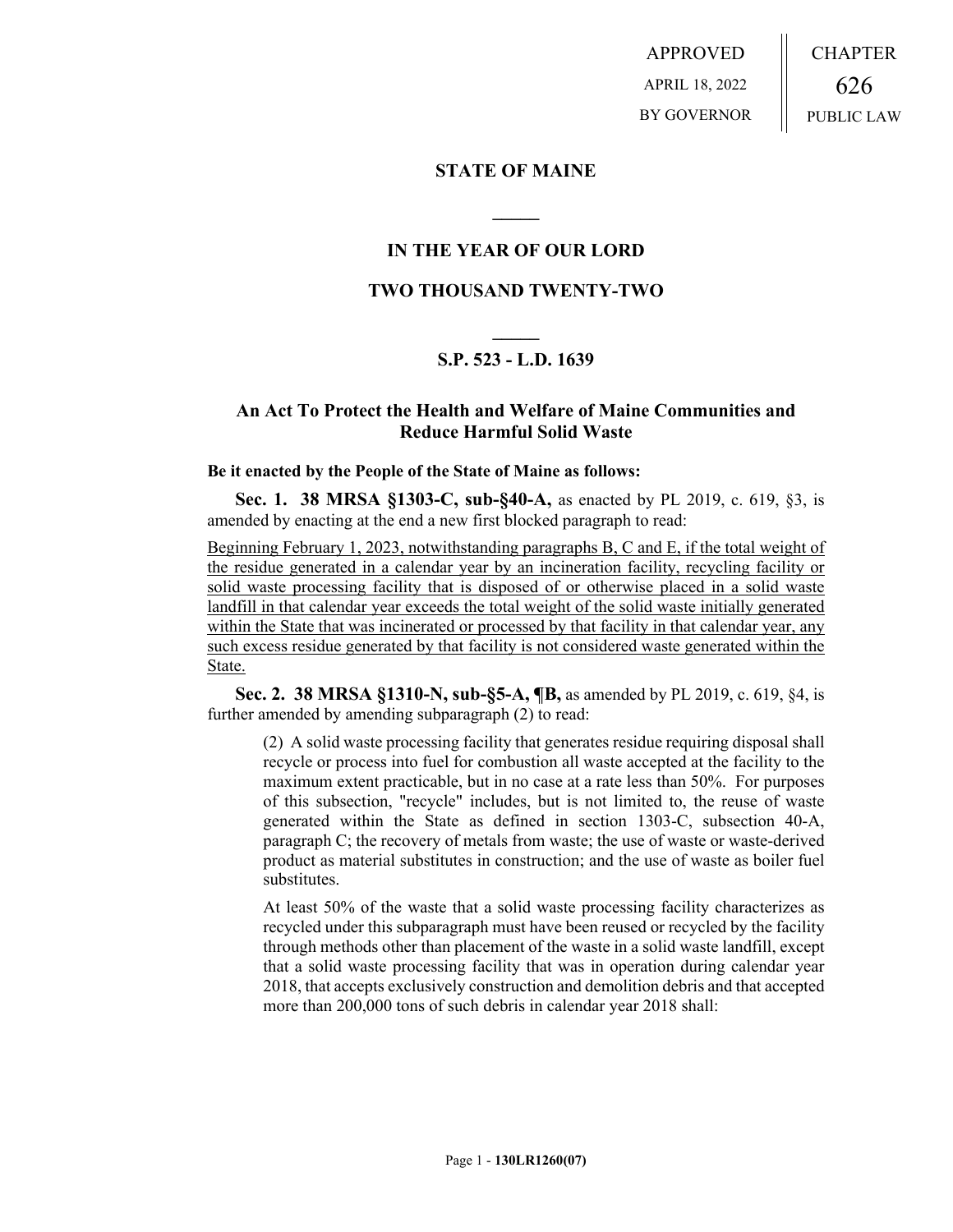(a) Reuse or recycle at least 15% of such debris through methods other than placement in a solid waste landfill by January 1, 2022; and

(b) Reuse or recycle at least 20% of such debris through methods other than placement in a solid waste landfill by January 1, 2023.;

(c) Reuse or recycle at least 30% of such debris through methods other than placement in a solid waste landfill by January 1, 2024;

(d) Reuse or recycle at least 40% of such debris through methods other than placement in a solid waste landfill by January 1, 2025; and

(e) Reuse or recycle at least 50% of such debris through methods other than placement in a solid waste landfill by January 1, 2026.

A solid waste processing facility that was in operation during calendar year 2018, that accepts exclusively construction and demolition debris and that accepted more than 200,000 tons of such debris in calendar year 2018 may request and the department may grant a waiver of the applicable provisions of this subparagraph for a specified period of time if the facility is able to demonstrate that compliance with the applicable provisions of this subparagraph would result in an unreasonable adverse impact on the facility. The demonstration may include results of a 3rdparty audit of the facility. In determining whether to grant such a waiver request, the department may consider trends in local, regional, national and international markets; the availability and cost of technologies and services; transportation and handling logistics; and overall costs that may be associated with various waste handling methods.

**Sec. 3. 38 MRSA §1310-AA, sub-§3, ¶C,** as amended by PL 2007, c. 338, §3 and affected by §5, is further amended to read:

C. Is not inconsistent with local, regional or state waste collection, storage, transportation, processing or disposal; and

**Sec. 4. 38 MRSA §1310-AA, sub-§3, ¶D,** as amended by PL 2007, c. 655, §10, is further amended to read:

D. For a determination of public benefit under subsection 1–A only, facilitates the operation of a solid waste disposal facility and the operation of that solid waste disposal facility would be precluded or significantly impaired if the waste is not accepted.; and

**Sec. 5. 38 MRSA §1310-AA, sub-§3, ¶E** is enacted to read:

E. For a proposed facility or the expansion of a facility, is not inconsistent with ensuring environmental justice for the community in which the facility or expansion is proposed.

As used in this paragraph, "environmental justice" means the right to be protected from environmental pollution and to live in and enjoy a clean and healthful environment regardless of ancestry, class, disability, ethnicity, income, national origin or religion. "Environmental justice" includes the equal protection and meaningful involvement of all people with respect to the development, implementation and enforcement of waste management laws, rules, regulations and licensing decisions.